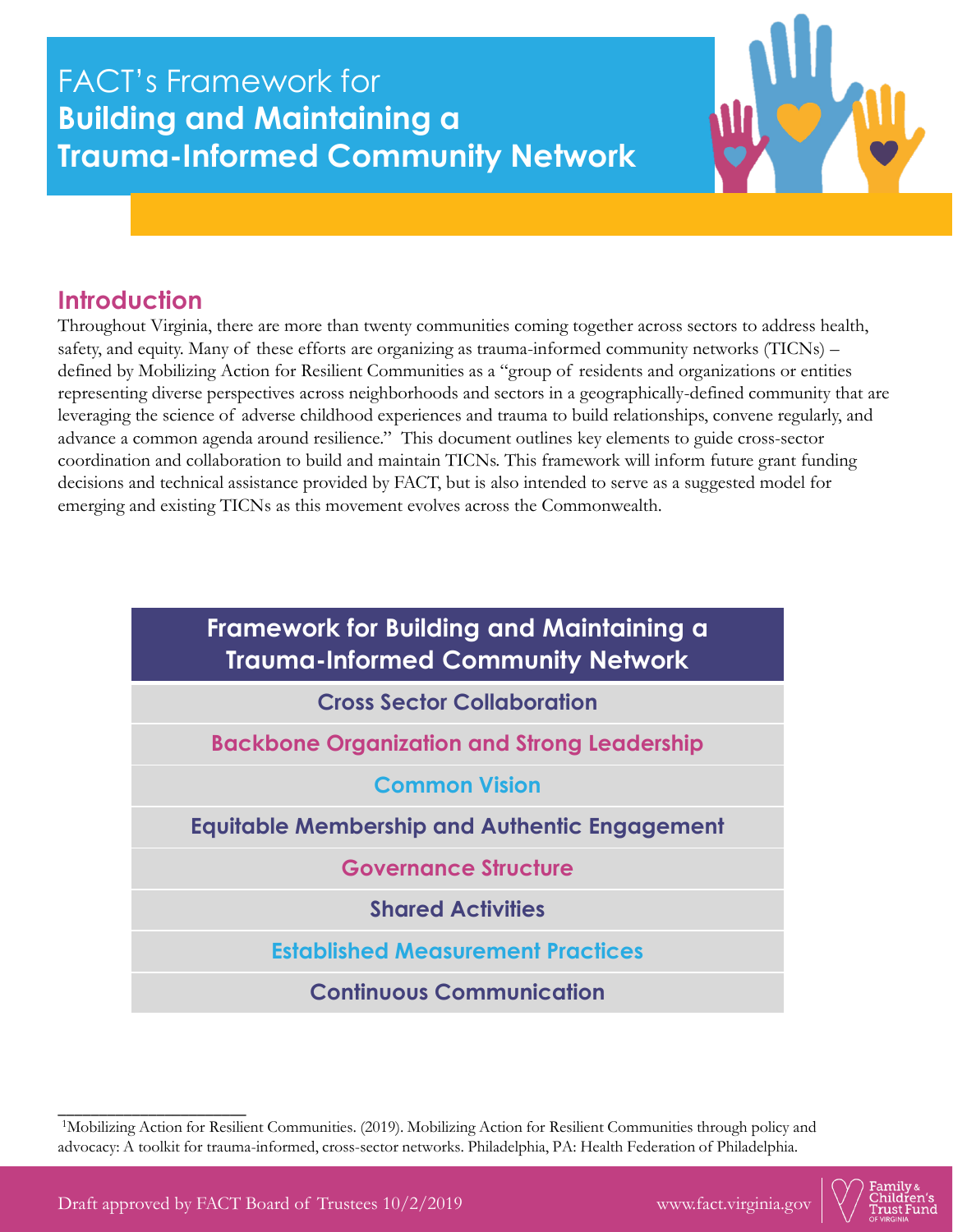# **FACT's Framework for Building and Maintaining a Trauma-Informed Community Network**

### **Cross Sector Collaboration:**

Trauma and adverse experiences are complex issues, oftentimes inextricably linked to larger social conditions, that require multi-faceted strategies from a comprehensive network of stakeholders. Everyone has a role to play. Every sector must be involved. Engage traditional and non-traditional partners in your TICN to leverage diverse expertise and perspectives and to develop new and innovative ways to serve your community. While the composition of your TICN should not be prescribed, consider engaging partners from the listing of sectors provided in **Table A** below based on your specific community needs and strengths.

#### **Backbone Organization and Strong Leadership:**

An organizational champion convenes partners, fosters connections, and drives change in order to push and sustain largescale collaborative efforts. A backbone organization provides an infrastructure through dedicated staff and ongoing facilitation of TICN partners to ensure that everyone remains connected to an overarching purpose, efforts are maximized, work and accomplishments are shared, and duplication of effort is avoided.

#### **Common Vision:**

Any multi-sector collaboration must be grounded in clarity of purpose. Your TICN should develop a shared vision for change that ensures a unified approach to building healthier and more resilient communities.

#### **Equitable Membership and Authentic Engagement:**

Consider how issues concerning race, ethnicity, gender, sexuality and economics impact the distribution of power and the management of conflict across TICNs. Give thought to diversity, equity and inclusion when engaging multiple partners. Consider ways to involve partners with lived experience in primary and secondary trauma and engage them as equal partners.

#### **Governance Structure:**

Many collaborative efforts excel at unifying around a common vision, but fail in execution. Determine a governance structure that supports cross-agency and cross-sector decision-making to ensure forward progress. Included in the design should be a strategy to collaborate and coordinate with statewide trauma-informed activities.

### **Shared Activities:**

Defining shared activities, in line with best practices, will enable your TICN to move beyond a common vision and test your ability to create and sustain change. Consider organizing collaborative activities that raise awareness and promote education through presentations and training, evaluate and address specific community needs, examine and align organizational and community policies and practices, transform service delivery to clients, and/or change physical environments to be traumainformed. Activities should leverage the expertise and skills of partners, while mutually reinforcing your TICN's overall vision.

#### **Established Measurement Practices:**

TICNs must outline clear measures of success in order to move beyond just good ideas and achieve outcomes that result in measurable change. Consider clear goals, measurable objectives and defined performance milestones that enables you to document your progress and celebrate your accomplishments. As your TICN evolves, collecting data and measuring results consistently will ensure efforts remain aligned.

### **Continuous Communication:**

Communication can be one of the most challenging tasks during any transformational process. It is also one of the most critically-important. Communicate consistently, frequently, and authentically and allow opportunities for feedback and questions about your process among participating TICN partners and the broader community.